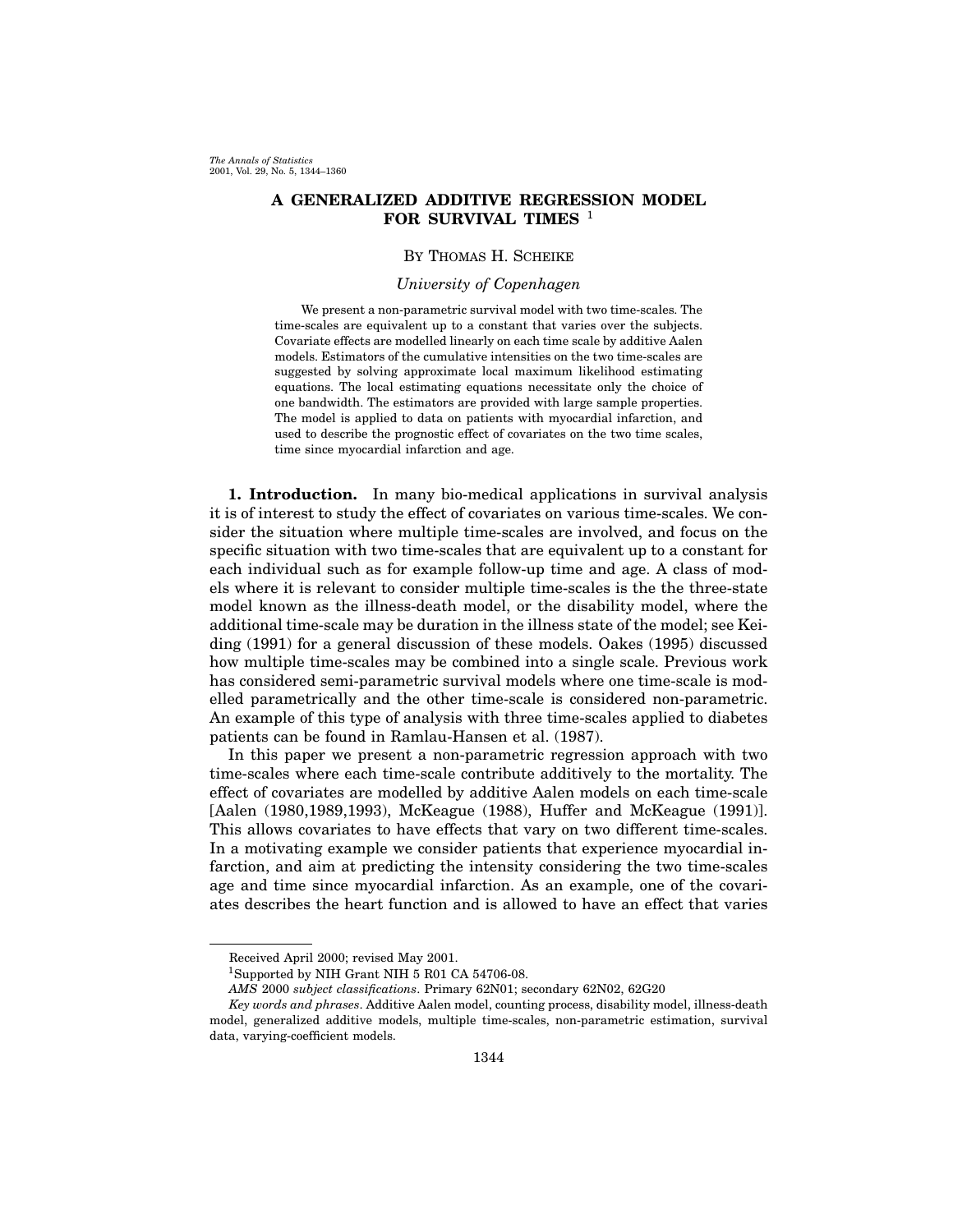with both age and time since myocardial infarction. The suggested model extends the Generalized Additive Models of Hastie and Tibshirani (1986) to a regression set-up, and we therefore term the models as Generalized Additive Regression Models. Note, however, that the model may be considered as a varying-coefficient model [Hastie and Tibshirani (1993)]. In the survival setting many authors have dealt with generalized additive models. Recent papers are Kooperberg, Truong and Stone (1995), Huang (1999) and Linton, Nielsen and Van de Geer (1999).

By actively utilising that one of the time scales is an ordinary time-scale, unlike markers as a proxy for disease progression, we present a simple nonparametric estimator whose asymptotic properties are derived. One advantage of the proposed methodology is that only one smoothing parameter needs to be chosen.

Section 2 presents the model and some counting process notation. Section 3 gives some local estimating equations that are solved to give simple explicit estimators of the non-parametric effects of the model. Based on these explicit estimators we are able to derive asymptotic results and provide the estimators with asymptotic standard errors. Section 4 considers the special case where some covariates have effects on both time-scales. Two solutions to the identifiability problem are suggested. Section 5 contains an application to data on myocardial infarction. Finally, Section 6 presents some possible extensions.

**2.** An Aalen model for multiple time-scales. Let  $N_i(t)$ ,  $i = 1, ..., n$ , be *n* independent counting processes that do not have common jumps and are adapted to a filtration that satisfy the usual conditions [Andersen, Borgan, Gill and Keiding (1993)]. The counting processes are observed in the time period  $[0, \tau]$ . We assume that the counting processes have intensities given by

(2.1) 
$$
\lambda_i(t) = X_i(t)^T \alpha(t) + Z_i(t)^T \beta(t + a_i)
$$

where  $X_i(t) \in \mathbb{R}^p$ , and  $Z_i(t) \in \mathbb{R}^q$  are predictable cadlag covariate vectors, and  $a_i$  is a real-valued random variable observed at time  $t = 0$ . A simple and important submodel is the generalized additive model where  $\lambda_i(t) = \alpha(t) + \beta(t + a_i)$ . For this model some constraint is needed for one of the non-parametric effects to identify the parameters of the model, we return to this in Section 4 below.

The model contains two time-scales  $t$  and  $a$  where one of the time-scales is specific to each individual. In the illness-death model, say,  $t$  might be time since diagnosis (duration) among subjects that have entered the illness stage of the model and  $a_i$  could be the age when the transition to the illness stage occurred, such that  $t + a_i$  is the age of the subject.

After introducing some notation we present an estimation procedure that leads to explicit estimators of  $A(t) = \int_0^t \alpha(s) ds$  and  $\beta(a)$ . We derive the asymptotic distribution for these estimators. Based on the cumulative intensity  $A(t)$ one may estimate the intensity  $\alpha(t)$  by smoothing techniques. We also consider estimation of the cumulative  $B(t) = \int_{\tau_a}^t \beta(s)ds$  where  $\tau_a$  is some lower-limit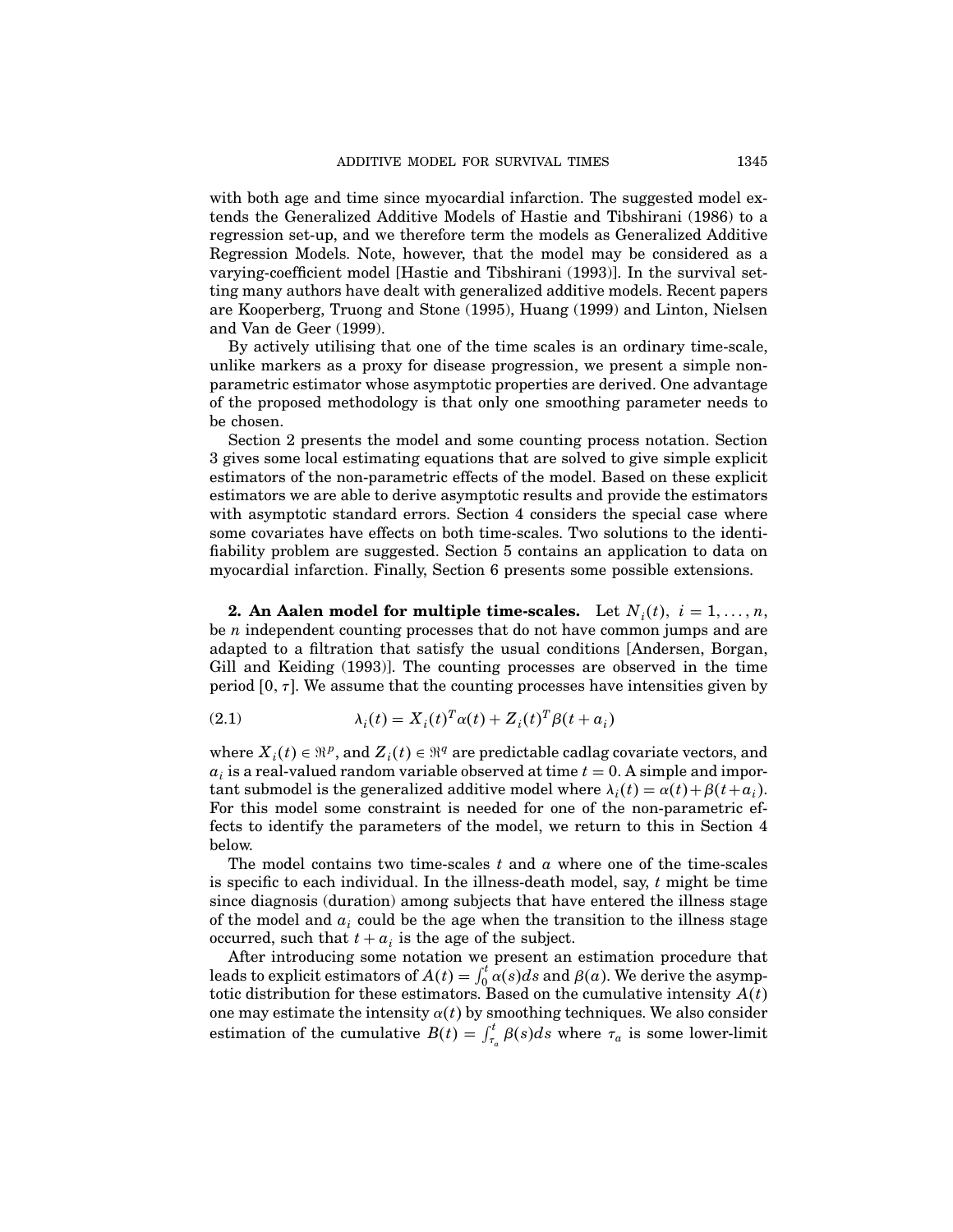that depends on the observed range of the second time-scale. The cumulative effects have the advantage compared to  $\alpha(s)$  and  $\beta(a)$  that they may be used for inferential purposes since a more satisfactory simultaneous convergence can be established for these processes.

2.1. Notation. Let  $\Lambda_i(t) = \int_0^t \lambda_i(s)ds$  such that  $M_i(t) = N_i(t) - \Lambda_i(t)$  are martingales. Let further  $N(t) = (N_1(t), \ldots, N_n(t))$  be the n-dimensional counting process,  $\Lambda(t) = (\Lambda_1(t), \ldots, \Lambda_n(t))$  be its compensator, such that  $M(t) = (M_1(t), \ldots, M_n(t))$  is an n-dimensional martingale, and define matrices  $X(t) = (X_1(t), ..., X_n(t))^T$  and  $Z(t) = (Z_1(t), ..., Z_n(t))^T$ .

We further need weight matrices and define  $W(t) = diag(w_i(t))$  as an  $n \times n$ diagonal matrix with weights  $w_i(t)$   $i = 1, ..., n$ .

Define predictable matrices  $H_1(s)$  and  $H_2(s)$  of dimension respectively,  $k \times n$ and  $l \times n$ . The optional variation process between the martingale integrals  $\tilde{M}_1(t) = \int_0^t \tilde{H}_1(s) dM(s)$  and  $\tilde{M}_2(t) = \int_0^t \tilde{H}_2(s) dM(s)$  is given as the  $\tilde{k} \times l$ matrix

$$
[\tilde{M}_1, \tilde{M}_2](t) = \int_0^t \tilde{H}_1(s) \text{diag}(dN(s)) \tilde{H}_2(s)^T.
$$

Define  $[M_1](t) = [M_1, M_1](t)$ .

**3. Local estimating equations.** We now present an estimation procedure that is relatively easy to analyse and provide with asymptotic standard errors since we obtain explicit estimators. The method may further be extended to more general time-scales.

We assume that

(3.1) 
$$
\lambda_i(t) = X_i(t)^T \alpha(t) + Z_i(t)^T \beta(t + a_i).
$$

When  $(X(s), Z(s))$  has full rank we can identify the effects without imposing constraints on the parameters. If some covariates enter both X and Z we suggest two solutions to solve the identifiability problem in Section 4. We start, however, by assuming that  $(X(s), Z(s))$  asymptotically has full rank.

When  $t + a_i$  is close to fixed but arbitrary a we have that

$$
(3.2) \ \lambda_i(t) = X_i(t)^T \alpha(t) + Z_i(t)^T \beta(a) + (t + a_i - a) Z_i(t)^T \beta'(a) + R_i(t)
$$

where  $\beta'$ ,  $\beta''$  are the first and second derivative and  $R_i(t) = (1/2)(t + a_i$  $a)^2 Z_i(t)^T \beta''(a^*_{i,t})$  where  $a^*_{i,t}$  lies between  $t + a_i$  and  $a$ . For fixed  $a$ , estimates of  $\alpha(\cdot)$  and  $\beta(a)$  may be obtained by fitting a kernel weighted version of the above semiparametric model where the remainder term is omitted. McKeague and Sasieni (1994) gave estimators for the semiparametric additive survival model and we use their formulae with kernel weights to account for the amount of information present. A similar idea was used by Li and Doss (1995) to estimate conditional survival based on a fully non-parametric regression model  $(\lambda(t, X))$ . Based on the local equation (3.2) we can estimate  $\beta(a)$  and part of  $\alpha(\cdot)$ . By fixing a we essentially condition on it and can only estimate  $\alpha(\cdot)$  for times s that are observed for the given  $a$ . We therefore need some notation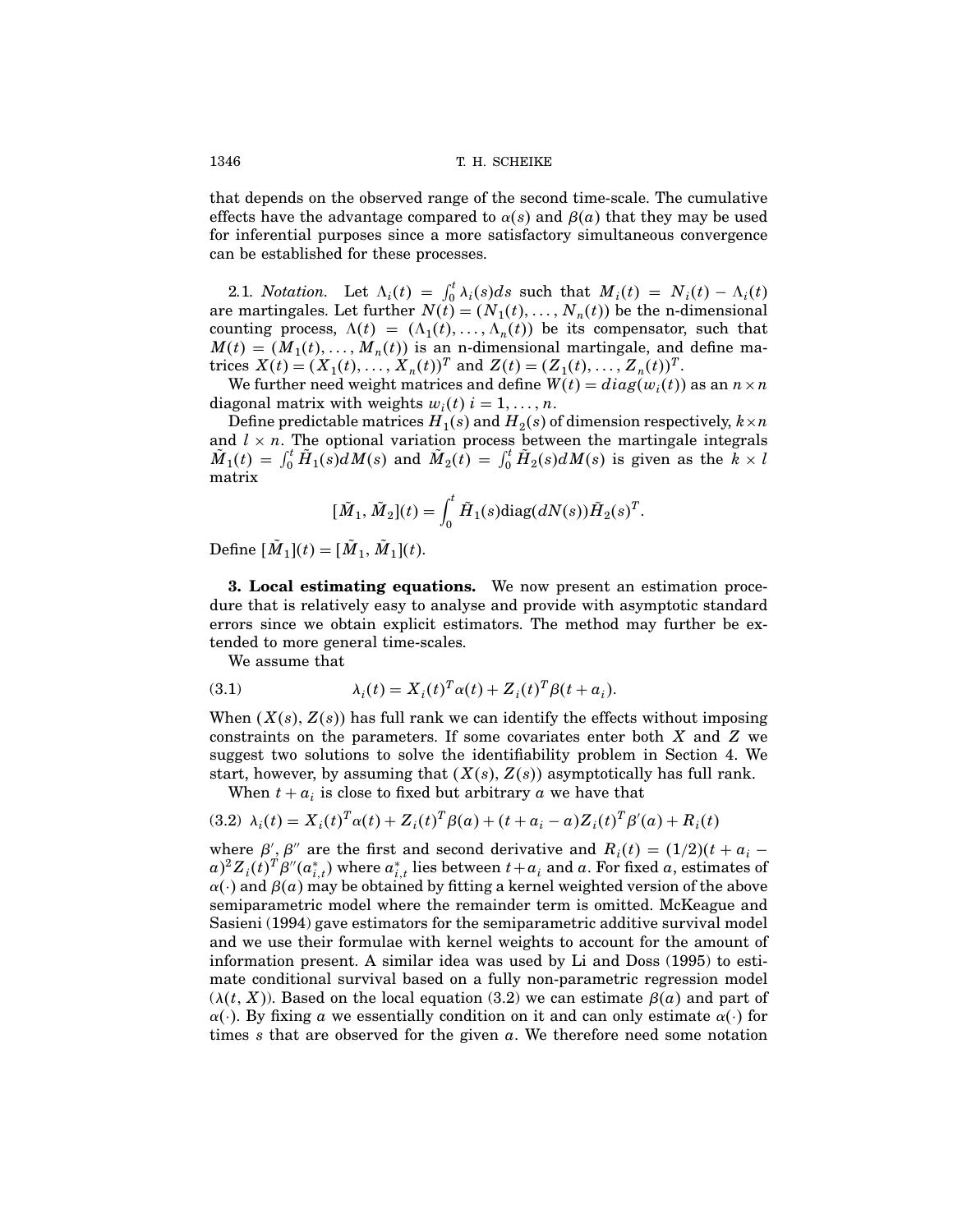to specify what part of  $\alpha(\cdot)$  can be estimated based on the local equations as well as notation for the kernel weights. Let the density of  $a_i$  be denoted  $f(a)$  and define  $A(t|a) = \int_0^t I(f(a-s) > 0)a(s)ds$ . For fixed a we can estimate  $A(t|a)$ . Note that  $f(a-s)$  is the density for individuals who have age a at time s. Let  $W_b(t, a) = diag(w_1(t)K(b, a - (a_1 + t)), \ldots, w_n(t)K(b, a - (a_n + t)))$ where  $K(b, \cdot)$  is a symmetric kernel function with bandwidth b, and define  $\Delta(t, a) = diag((t + a_1 - a), \dots, (t + a_n - a))$ ,  $Z(t, a) = (Z(t), \Delta(t, a)Z(t))$  and combine the parameters into  $\nu(a) = (\beta(a)^T, \beta'(a)^T)^T$ . In the remainder of the paper the weights are assumed identical to 1 and can thus be ignored. Define further  $e_1$  to be the matrix that gives  $\beta(a)$  when multiplied by  $\nu(a)$ , that is,  $\beta(a) = e_1 \nu(a).$ 

Then by (2.3) and (2.4) in McKeague and Sasieni (1994) estimators of  $\nu(a)$ and  $A(t|a)$  are given by

(3.3) 
$$
\hat{\nu}(a) = G(\tau, a)^{-1} \int_0^{\tau} J(s, a) Z(s, a)^T H(s, a) dN,
$$

(3.4) 
$$
\hat{A}(t|a) = \int_0^t J(s,a)X(s,a)^{-}(dN(s) - Z(s,a)\hat{\nu}(a)ds)
$$

where  $X(s, a) = (X(s)^T W_b(s, a) X(s))^{-1} X(s)^T W_b(s, a), H(s, a) = W_b(s, a)$  $W_b(s,a)X(s)X(s,a)^{-}$ ,  $J(s,a)$  is one when the inverse in  $X(s,a)^{-}$  exists and 0 otherwise, and  $G(t, a) = \int_0^t J(s, a)Z(s, a)^T H(s, a)Z(s, a)ds$ .

Using the martingale structure we find that (see the Appendix for additional details)

$$
(3.5) \quad \hat{A}(t|a) - A(t|a) = M_1(t) - C_2(t,a)M_2(\tau) + O_p(1)b^2 + o_p(n^{-1/2})
$$

and that

(3.6) 
$$
\hat{v}(a) - v(a) = G(\tau, a)^{-1} M_2(\tau) + O_p(1) b^2 + o_p(n^{-1/2})
$$

where  $C_1(t, a) = \int_0^t X(s, a)^{-} Z(s, a) ds$ ,  $C_2(t, a) = C_1(t, a) G(\tau, a)^{-1}$  and

$$
M_1(t) = \int_0^t X^-(s, a)dM(s),
$$
  
\n
$$
M_2(t) = \int_0^t J(s, a)Z(s, a)^T H(s, a)dM(s).
$$

The asymptotic description of the estimators  $A(t|a)$  and  $\hat{\beta}(a) = e_1 \hat{\nu}(a)$  is given in the following proposition.

#### PROPOSITION 1. Assume:

(i)  $K(\cdot)$  is a compact kernel,  $b \rightarrow 0$  as  $n \rightarrow \infty$ ;

(ii) Subjects are independent and identically distributed with bounded covariates such that  $(X(s), Z(s))$  has full rank with probability tending to one;

(iii) The intensities are twice continuously differentiable;

(iv)  $a_i$  has distribution given by a continuously differentiable density  $f(\cdot)$ , and there exist  $s \in [0, \tau]$  such that  $f(a - s) > 0$ .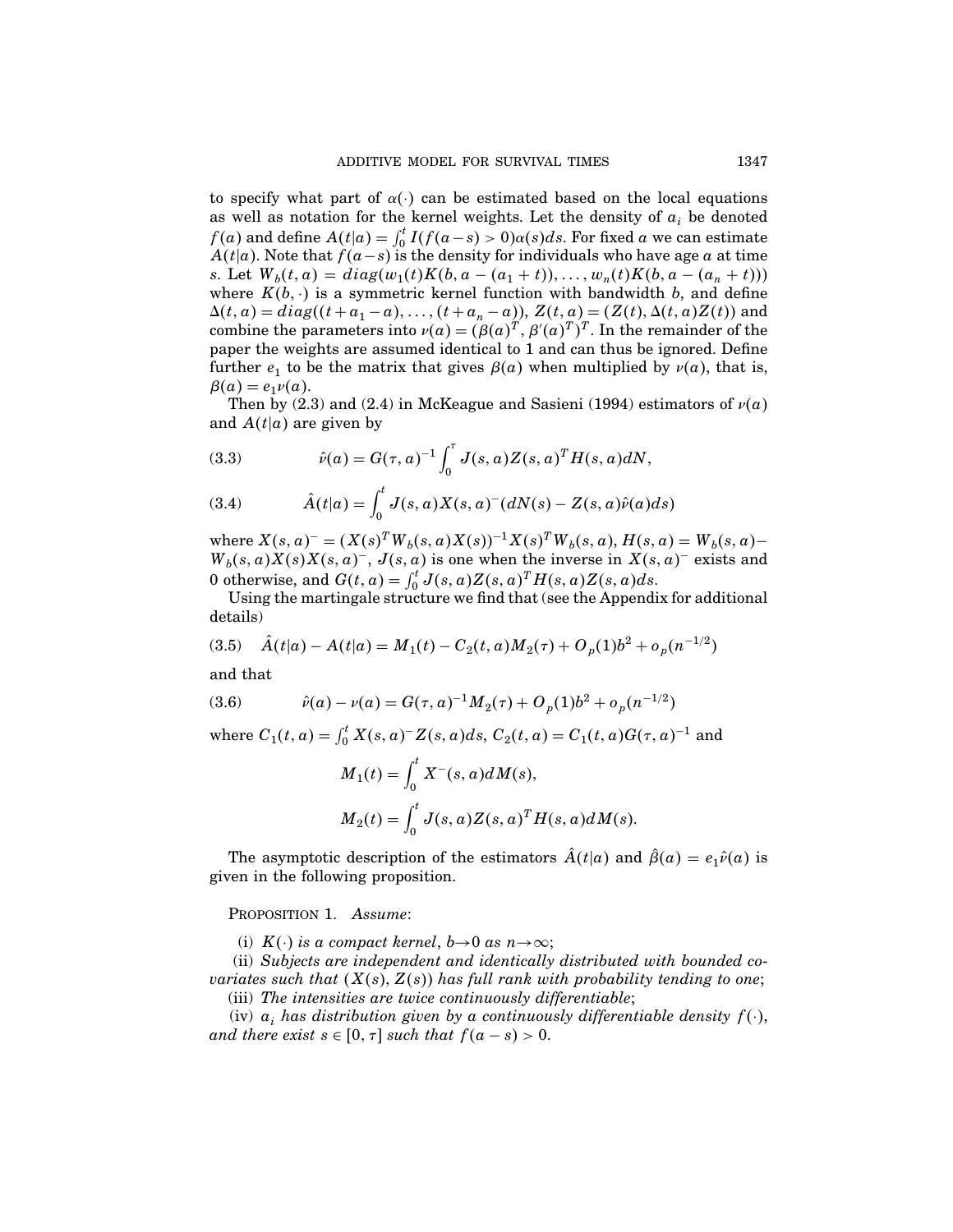Then  $\sqrt{nb}(\hat{\beta}(a)-\beta(a))$  converges toward a normal distribution with mean 0, and a variance that may be estimated consistently by the  $q \times q$  matrix

(3.7) 
$$
(nb)e_1G(\tau,a)^{-1}[M_2](\tau)G(\tau,a)^{-1}e_1^T,
$$

plus a bias term of order  $\sqrt{n b} b^2 O(1)$ . Further,  $\sqrt{n b} (\hat{A}(t|a) - A(t|a))$  is asymptotically equivalent to a Gaussian process with mean 0, and a covariance matrix that is estimated consistently by

(3.8) 
$$
(nb)([M_1](t) + C_2(t, a)[M_2](\tau)C_2(t, a)^T - [M_1, M_2](t)C_2(t, a)^T - C_2(t, a)[M_2, M_1](t)),
$$

plus a bias term of order  $\sqrt{n}b^2O(1)$ .

REMARKS. (i) Asymptotically equivalent estimators of the asymptotic variances (3.7) and (3.8) are obtained by replacing  $Z(s, a)$  by  $Z(s)$  in the formulae.

(ii) The achieved rate is equivalent to the optimal one dimensional rate.

To improve the performance and rate of the cumulative estimator of  $\int_0^t \alpha(s) ds$  it seems natural to combine the estimates for different a. We also introduce the process of cumulative effects of  $\beta(a)$  on some relevant range of values for a denoted  $[\tau_a, \tau_b]$ . This process is useful for inferential purposes. Define

(3.9) 
$$
\hat{A}(t) = \int_0^t \int_{\tau_a}^{\tau_b} E(s, a) \hat{A}(ds|a) da,
$$

(3.10) 
$$
\hat{B}(a) = \int_{\tau_a}^a \hat{\beta}(c) dc,
$$

where  $E(s, a)$  is predictable and satisfies that  $\int_{\tau_a}^{\tau_b} E(s, a)da = 1$  for all s and is used for weighting the increments

$$
\hat{A}(ds|a) = J(s,a)(X(s)^T W_b(s,a)X(s))^{-1} X(s)^T W_b(s,a)(dN(s) - Z(s,a)\hat{\nu}(a)ds).
$$

In the later example the weights were also used to threshold away increments were only little information is present. An alternative to weighting together the increments is to weight together the cumulatives,  $A(t|a)$ , such that the estimator of  $A(t)$  becomes  $\int_{\tau_a}^{\tau_b} E(t, a) \hat{A}(t|a) da$ . In the rest of the paper we consider (3.9) because there is some numerical indication this procedure had superior properties, due to its ability to threshold out extreme increments for low information areas.

By (3.6) it follows that

$$
\hat{B}(a) - B(a) = \int_0^{\tau} L(s, a) dM(s) + O_p(1) b^2 + o_p(n^{-1/2})
$$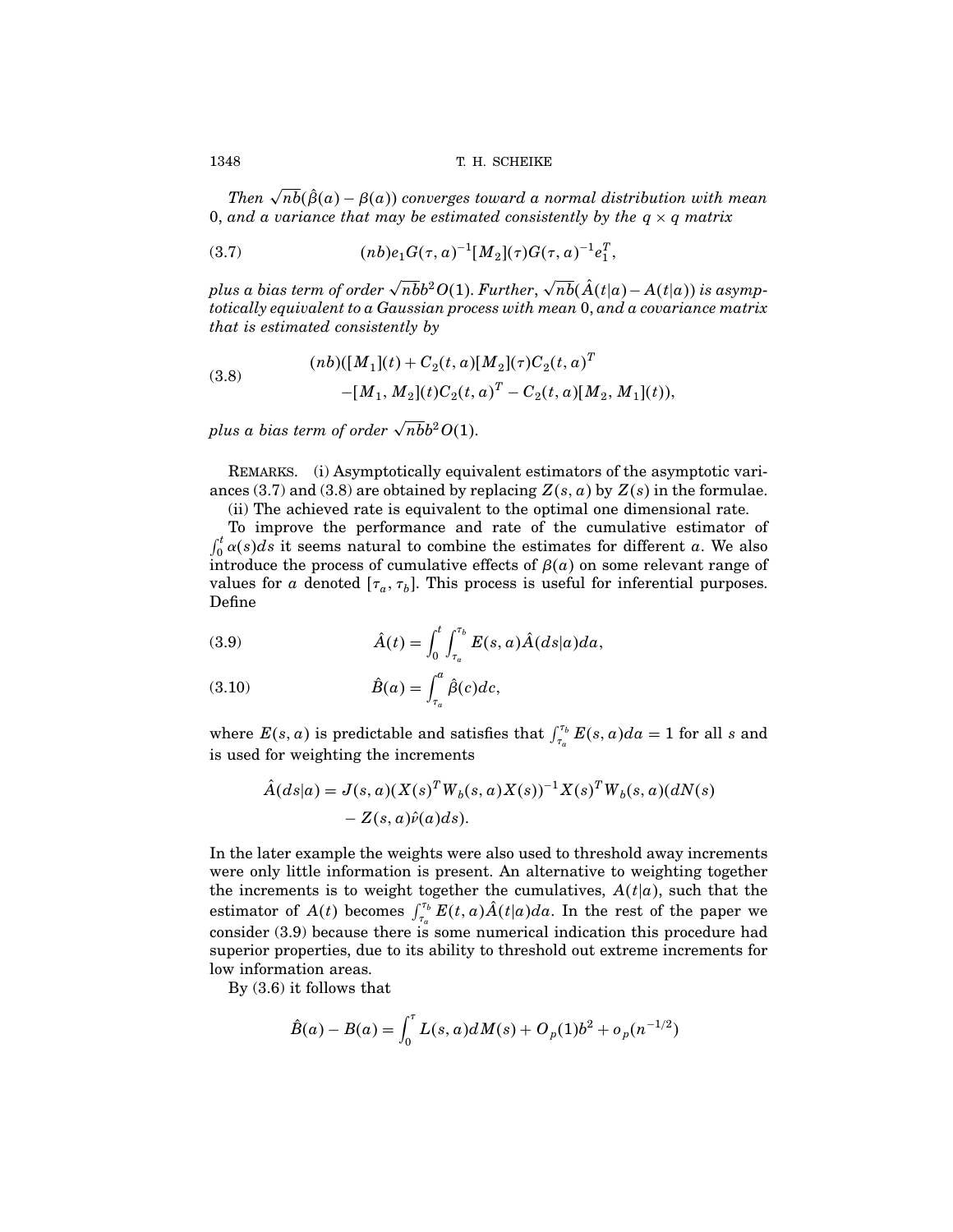where  $L(s, a) = \int_{\tau_a}^a e_1 G(\tau, c)^{-1} J(s, c) Z(s, c)^T H(s, c) \, dc$ , and by (3.5) it follows that

(3.11) 
$$
\hat{A}(t) - A(t) = \int_0^t Q_1(s) dM(s) - \int_0^{\tau} Q_2(s, t) dM(s) + O_p(1) b^2 + o_p(n^{-1/2})
$$

where  $Q_1(s) = \int_{\tau_a}^{\tau_b} X(s, a)^- E(s, a) da$  and

$$
Q_2(s,t) = \int_{\tau_a}^{\tau_b} C_1(t,a) G(\tau,a)^{-1} J(s,a) Z(s,a)^T H(s,a) E(s,a) da.
$$

Define further the processes  $M_3(t) = \int_0^t Q_1(s) dM(s)$  and  $M_4(\tau, t) = \int_0^{\tau} Q_2(s, t) dM(s)$  that are asymptotically equivalent to martingales (see the Appendix).

The asymptotic properties are described by the following proposition.

PROPOSITION 2. Under the assumptions of Proposition 1 and if  $\sqrt{n}b^2 \rightarrow 0$ it follows that  $\sqrt{n}(\hat{B}(a) - B(a))$  converges toward a Normal distribution with mean 0 and a variance that is estimated consistently by

(3.12) 
$$
n \int_0^{\tau} L(s, a) diag(dN(s))L(s, a)^T.
$$

Further if for all  $s \in [0, \tau]$  there exist a such that  $f(a - s) > 0$  it follows that  $\sqrt{n}(\hat{A}(t) - A(t))$  is asymptotically equivalent to a Gaussian process on  $[0, \tau]$ with mean 0, and a covariance matrix that is estimated consistently by

$$
(3.13) \quad n([M_3](t) + [M_4(\cdot, t)](\tau) - [M_3, M_4(\cdot, t)](t) - [M_4(\cdot, t), M_3](t))
$$

REMARKS. (i)  $\sqrt{n}(\hat{B}(a) - B(a))$  converges toward a Gaussian process under additional regularity conditions, stated in the proof of Proposition 2, that ensures tightness. Therefore, one may use the cumulative process as a basis for inferential purposes.

(ii) Asymptotically equivalent estimators of the asymptotic variance estimators (3.12) and (3.13) are obtained by replacing  $Z(s, a)$  by  $Z(s)$  in the formulae.

(iii) Tests and simultaneous confidence bands may be based on this Proposition. Note, however, that simulation techniques must be applied to construct simultaneous confidence intervals and tests.

(iv) Based on  $A(t)$  one can estimate  $\alpha(s)$ .

4. Generalized additive regression. When some covariates enter both the X and Z design some adaptation is needed. We denote the common covariates as  $V(s)$ , and let  $X_D(s)$  and  $Z_D(s)$  be the additional distinct covariates. The model is

(4.1) 
$$
\lambda_i(t) = X_{Di}(t)^T \alpha_x(t) + Z_{Di}(t)^T \beta_z(t + a_i) + V_i(t)^T \alpha_v(t) + V_i(t)^T \beta_v(t + a_i)
$$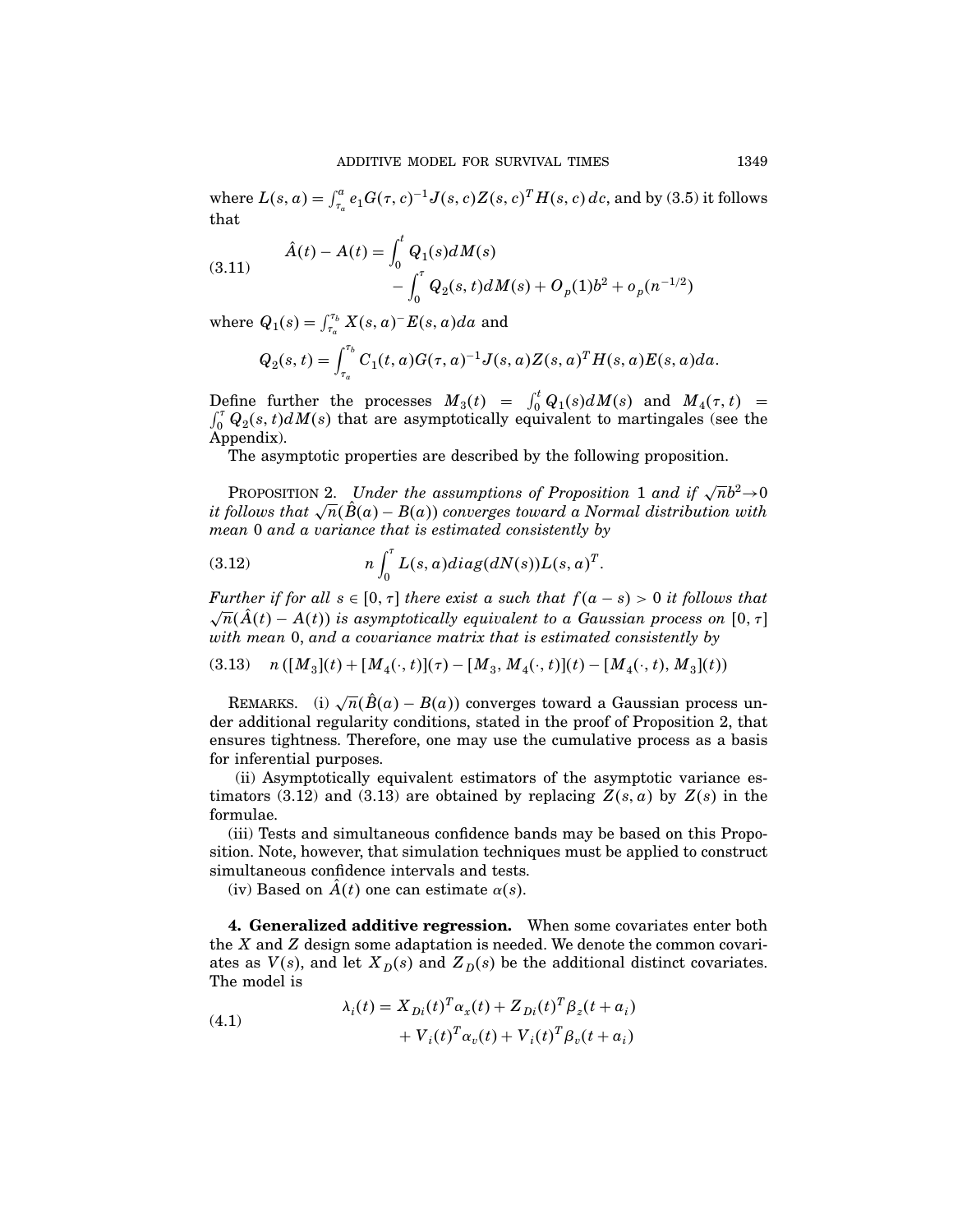where  $X_{Di}(t) \in \mathbb{R}^p$ ,  $Z_{Di}(t) \in \mathbb{R}^q$  and  $V_i(t) \in \mathbb{R}^r$  are predictable cadlag covariate vectors, and  $a_i$  is a real-valued random variable with density. We assume that  $(X_D(s), Z_D(s), V(s))$  has full rank.

Fitting the local model

(4.2) 
$$
\lambda_i(t) = X_{Di}(t)^T \alpha_x(t) + Z_{Di}(t)^T \beta_z(a) + (t + a_i - a) Z_{Di}(t)^T \beta'_z(a) + V_i(t)^T (\alpha_v(t) + \beta_v(a)) + (t + a_i - a) V_i(t)^T \beta'_v(a) + R_i(t)
$$

as above with the full rank design  $X(t) = (X_D(t), V(t))$  and

$$
Z(t) = (Z_D(t), \Delta(t, a)Z(t), \Delta(t, a)V(t))
$$

gives estimates of  $(A_x(t|a), A_{vv}(t|a))$  and  $\beta_z(a)$  where the subscripts refer to different designs and where  $A_{vv}(t|a) = \int_0^t I(f(a-s) > 0)(\alpha_v(s) + \beta_v(a))ds$ . We call the estimators  $\hat{\beta}_z(a)$ ,  $A_x(t|a)$  and  $A_{vv}(t|a)$ , and have that  $A(t|a)$  =  $(A_x(t|a), A_{vv}(t|a))$ . These estimators are thus based on (3.3) and (3.4) and may be cumulated over  $a$  by (3.9). Proposition 1 and Proposition 2 are valid for these estimators. Let  $e_v$  be a matrix such that  $e_v A(t|a) = A_{vv}(t|a)$ .

The identifiability problem now needs to be solved to separate the effects  $\alpha_v(t)$  and  $\beta_v(a)$ . We present two approaches to do this. One simple approach assumes that the pair  $(t, a)$  is observed in a rectangle. This assumption will be unrealistic in many applications. Another approach gives a more complicated asymptotic analysis but only assumes that when  $a_1$  is close to  $a_2$  then we observe many of the same time-points.

4.1. Rectangular support region. The simplest situation is when we restrict attention to a rectangular support region where  $f(a - s) > 0$  for all  $a \in [\tau_a, \tau_b]$  and  $s \in [0, \tau]$ . Then assuming  $\int_0^{\tau} \alpha_v(s) ds = 0$  gives estimators

$$
\hat{\beta}_v(a) = \hat{A}_{vv}(\tau|a)\frac{1}{\tau},
$$
  

$$
\hat{A}_v(t|a) = \hat{A}_{vv}(t|a) - \hat{A}_{vv}(\tau|a)\frac{t}{\tau},
$$
  

$$
\hat{A}_v(t) = \int_0^t \int_{\tau_a}^{\tau_b} E(s, a)\hat{A}_v(ds|a)da.
$$

These estimators can be written as martingale integrals by the use of (3.11) and (3.5) and

(4.3) 
$$
\hat{A}_v(t) - A_v(t) = \int_0^t \int_{\tau_a}^{\tau_b} E(s, a)(\hat{A}_{vv}(ds|a) - A_{vv}(ds|a))da - \int_0^{\tau_a} \int_{\tau_a}^{\tau_b} E_c(t, a)(\hat{A}_{vv}(ds|a) - A_{vv}(ds|a))da
$$

where  $E_c(t, a) = (1/\tau) \int_0^t E(s, a) ds$ . The first term on the right hand side of (4.3) can be written as

$$
\int_0^t \tilde{Q}_1(s)dM(s) - \int_0^{\tau} \tilde{Q}_2(s,t)dM(s) + O(1)b^2 + o_p(n^{-1/2})
$$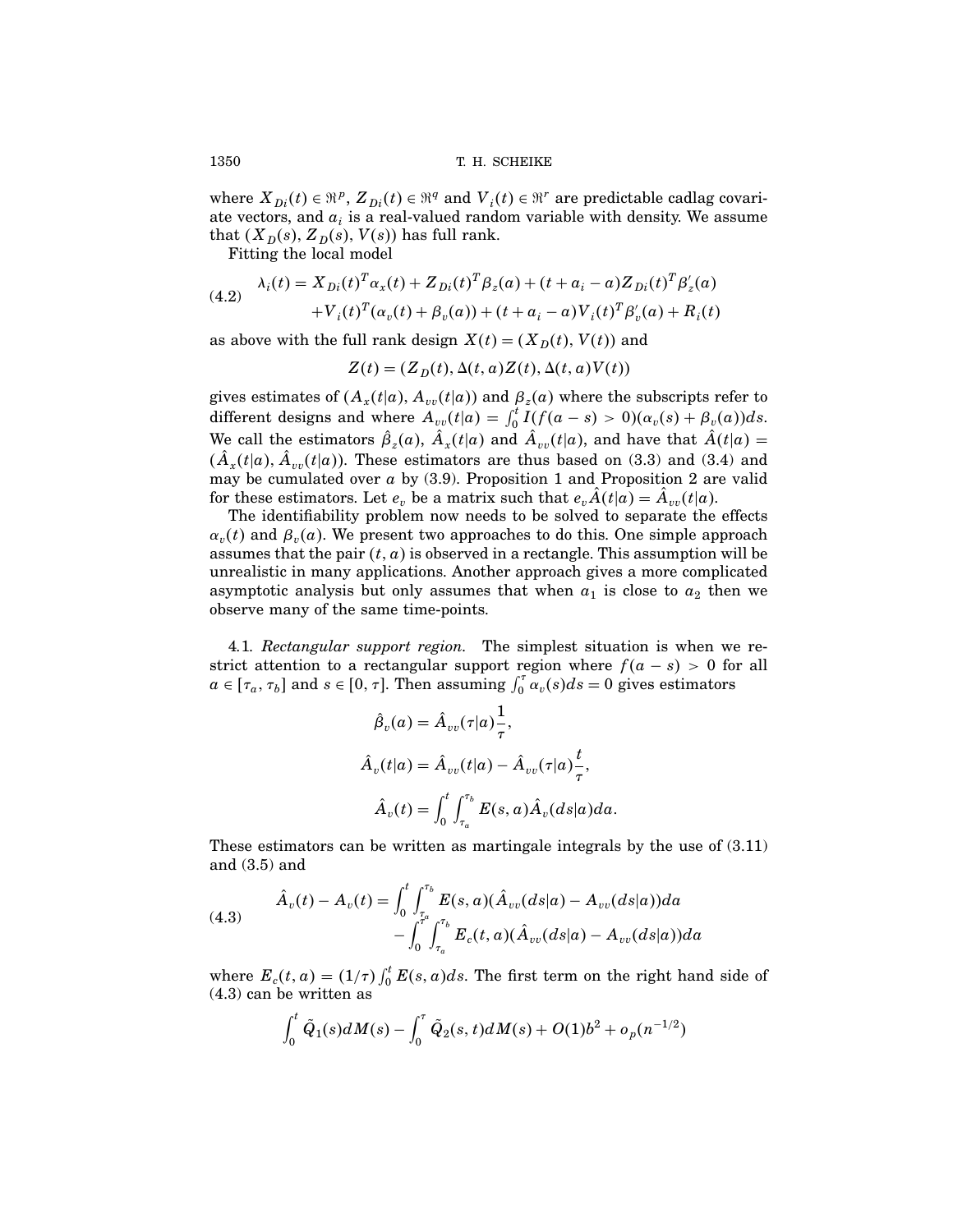where  $Q_1(s) = e_v Q_1(s)$  and  $Q_2(s) = e_v Q_2(s)$  (see (3.11)).

The second term on the right hand side of  $(4.3)$  has a similar martingale expression with  $\tilde{Q}_1^c(s,t) = \int_{\tau_a}^{\tau_b} e_v X(s,a)^{-} E_c(t,a) da$  and

$$
\tilde{Q}_2^c(s,t) = \int_{\tau_a}^{\tau_b} e_v C_1(\tau,a) G(\tau,a)^{-1} J(s,a) Z(s,a)^T H(s,a) E_c(t,a) da
$$

such that

$$
\hat{A}_v(t) - A_v(t) = \int_0^t \tilde{Q}_1(s) dM(s) - \int_0^{\tau} \tilde{Q}_1^c(s, t) dM(s) \n- \int_0^{\tau} (\tilde{Q}_2(s, t) - \tilde{Q}_2^c(s, t)) dM(s) \n+ O(1)b^2 + o_p(n^{-1/2}).
$$

The optional variation based on the martingale integrals can be used to estimate the variance. Note, however, that the integrands are not all predictable.  $A(\tau)$  is not equal to 0 because we weighted the increments, rather than the cumulatives  $(A(t|a))$ . The estimator  $\int E(t, a)A(t|a)da$  is simpler to analyse and satisfies that it is equal to 0 in  $\tau$  and results in a similar estimator when numerical problems for low information areas do not occur [the inverse of  $X^T(s)W_b(s,a)X(s)$  may become large].

Finally, with

$$
\hat{B}_v(a) = \int_{\tau_a}^a \hat{\beta}_v(c) dc
$$

it follows that

$$
(\hat{B}_v(a) - B_v(a)) = \frac{1}{\tau} \int_0^{\tau} \int_{\tau_a}^a (\hat{A}_{vv}(dt|a) - A_{vv}(dt|a)) da
$$
  
= 
$$
\int_0^{\tau} P_1(s, a) dM(s) - \int_0^{\tau} P_2(s, a) dM(s) + O(1)b^2 + o_p(n^{-1/2})
$$

where  $P_1(s, a) = \frac{1}{\tau} \int_{\tau_a}^a X(s, u)^- du$  and

$$
P_2(s, a) = \frac{1}{\tau} \int_{\tau_a}^a C_1(\tau, u) G(\tau, u)^{-1} J(s, u) Z(s, u)^T H(s, u) du.
$$

Under assumptions similar to those made in Proposition 2 it may be derived that the cumulative processes are asymptotically Gaussian with a variance that is estimated by using the martingale structure similarly to what was done in the previous section.

4.2. Smoothness of support region. Often the observations will not make the simple solution presented above available when solving the identifiability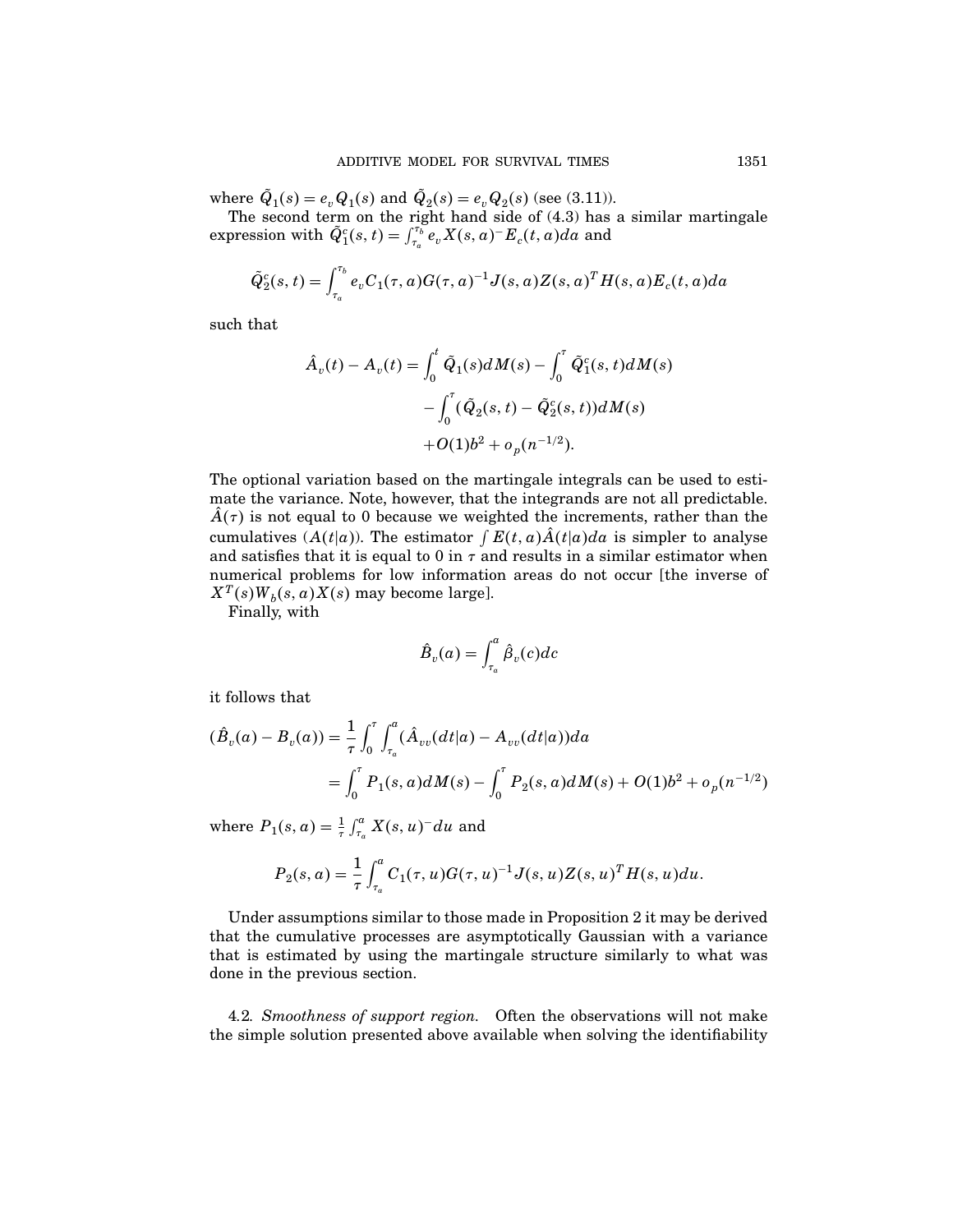problem because  $f(a-s)$  is not positive for all combinations of  $a$  and  $s$  in their domains. An alternative solution is based on the observation that

$$
d\beta_v(a_1, a_2) = \frac{\int_0^{\tau} J(s, a_1)J(s, a_2)h(s, a_1, a_2)(\hat{A}_{vv}(ds|a_1) - \hat{A}_{vv}(ds|a_2))}{\int_0^{\tau} J(s, a_1)J(s, a_2)h(s, a_1, a_2)ds}
$$
  
 
$$
\stackrel{\text{P}}{\rightarrow} \beta_v(a_1) - \beta_v(a_2)
$$

if  $J(s, a_1)J(s, a_2)$  converges uniformly to 1 on some part of the time interval and  $h(s, a_1, a_2)$  is some weight function such that  $\int_0^{\tau} h(s, a_1, a_2) ds = 1$  for all  $a_1$  and  $a_2$ . Note, that the difference is only estimable where  $J(s, a_1)J(s, a_2)$  is different from 0. Therefore, generally, it makes sense to have  $a_1$  and  $a_2$  close to each other.

We assume that  $\beta_v(\tau_a)$  is zero to solve the identifiability problem. Now, given a grid of points  $\tilde{a}_0 = \tau_a, \ldots, \tilde{a}_n = \tau_b$  we have that

$$
\hat{\beta}_v(\tilde{a}_i) = \sum_{1 \leq j \leq i} d\hat{\beta}_v(\tilde{a}_i, \tilde{a}_{i-1})
$$

The estimator of  ${\beta _v}(a_i)$  has a martingale expansion that may be derived as in the previous section. The asymptotic variance may be estimated using this expression.

5. Application to the TRACE study. The TRACE study group [see, e.g., Jensen et al. (1997)] has collected information on 6000 consecutive patients with myocardial infarction  $(AMI)$  with the aim of studying the prognostic importance of various risk factors on mortality. At the time of entry (time of AMI) the patients had various risk factors recorded such as age, gender (male=1), congestive heart failure (CHF) (present=1) and ventricular fibrillation (VF) (present=1). Some risk factors were expected to have strongly time-varying effects, in particular ventricular fibrillation. Two time-scales are relevant for studying the mortality. We chose time since AMI as the primary time-scale (t) and age as the secondary time-scale (a). We then avoid the difficult choice of a smoothing parameter on the primary time-scale where it is known that survival changes quite dramatically. Age effects are expected to vary more smoothly and therefore it is much easier to chose a reasonable bandwidth for the age time-scale. The total number of deaths in a 3 year period after entering the study was 2020, and of these, 649 took place within the first month. Figure 1 shows the death times for the patients on the two time scales. A rectangular support region can not be ruled out for these data. We estimate the age effects for ages between  $[60, 90]$ , and consider the primary time-scale in the time-period from  $[0, 3]$ .

We considered the following intensity model:

$$
\lambda_i(t) = \alpha_1(t) + \alpha_2(t) \text{SEX}_{i1} + \alpha_3(t) \text{VF}_{i1} + \alpha_4(t) \text{CHF}_{i1} + \beta_1(t + a_i) + \beta_2(t + a_i) \text{SEX}_{i1} + \beta_3(t + a_i) \text{VF}_{i1} + \beta_4(t + a_i) \text{CHF}_{i1}
$$

where  $a_i$  is the age of the *i*th subject at the time of entry. The primary interest centers on estimating the effects of VF and CHF while it was necessary to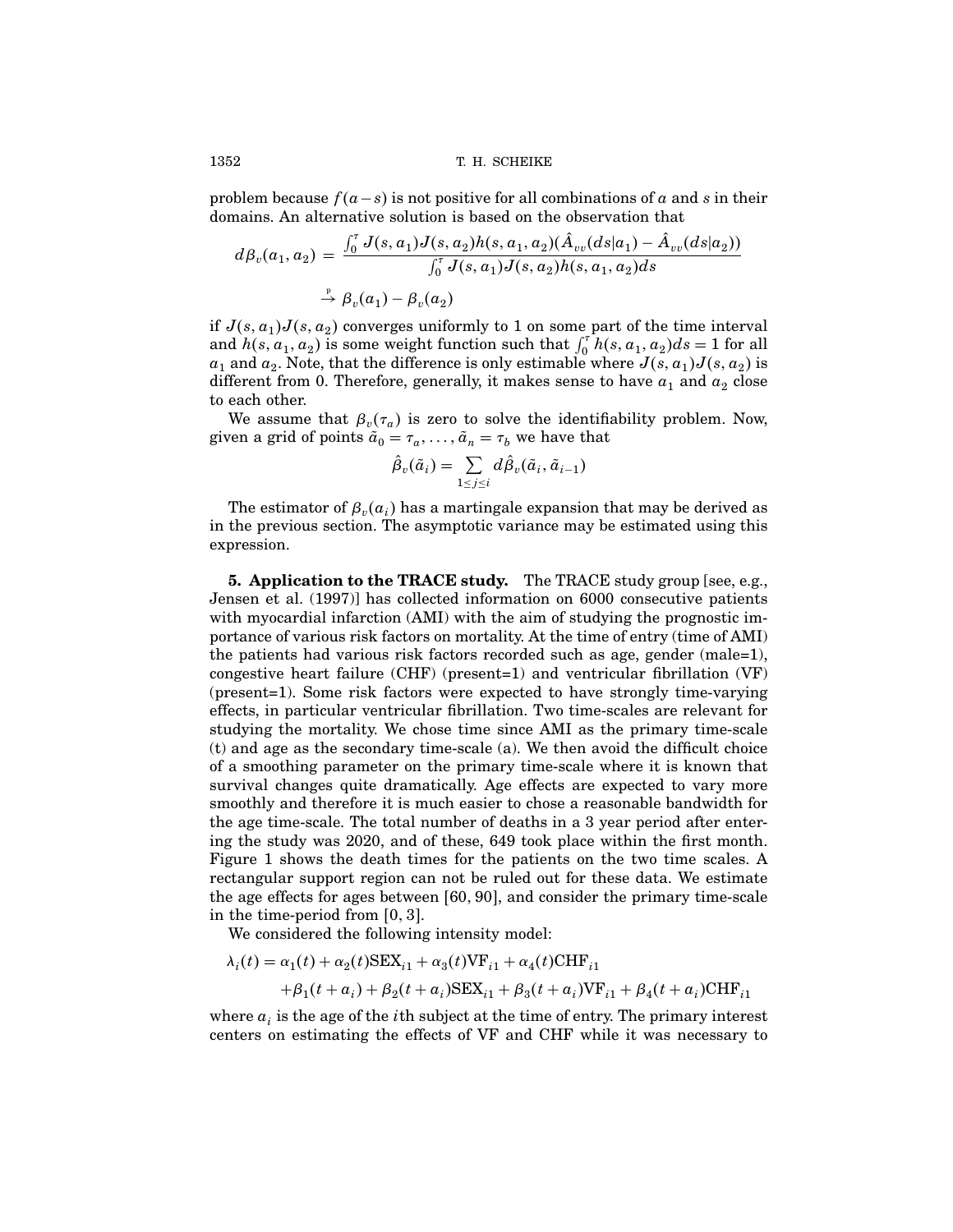

Time of Death

Fig. 1. Time of death given as a function of time since AMI and age.

correct for different mortality due to gender and age. The model allows that effects vary with time since AMI and age. To identify the model we assume that  $\int_0^3 \alpha_j(s) ds = 0$  for all j.

Estimates of  $A(t)$  and  $\beta(a)$  were obtained using the formulae presented in the previous sections. A grid of ages were chosen as 20 equidistantly spaced points between 60 and 90  $(\tilde{a}_1, \ldots, \tilde{a}_m)$ . We used the following predictable weight function

$$
E(s, \tilde{a}_j) = \frac{I(e_i(b, a_j, s) > 10)e_i(b, a_j, s)}{\sum_j \sum_i I(e_i(b, a_j, s) > 10)e_i(b, a_j, s)}
$$

where  $e_i(b, a_j, s) = \sum_i K(b, \tilde{a}_j - (a_i + s))$  and  $I(e_i(b, a_j, s) > 10)$  is the indicator of the event  $e_i(b, a_j, s) > 10$ . The bandwidth was 5 years and a Tukey kernel was used in the weight function. The indicator was introduced to ignore ill-behaved estimates based on only a few observations, and improved the performance of the estimator. Recall that the weight function is used for weighing together the increments of  $A(t|a)$ .

Figure 2 shows the age effects with 95 % pointwise variability intervals that were identified based on an assumption of rectangular support. The variability intervals are based on (3.7) and thus ignore the bias term. Note that the age effect is essentially the same for men and women and that both CHF and VF appears to have effects that vary with age. A formal test may be based on the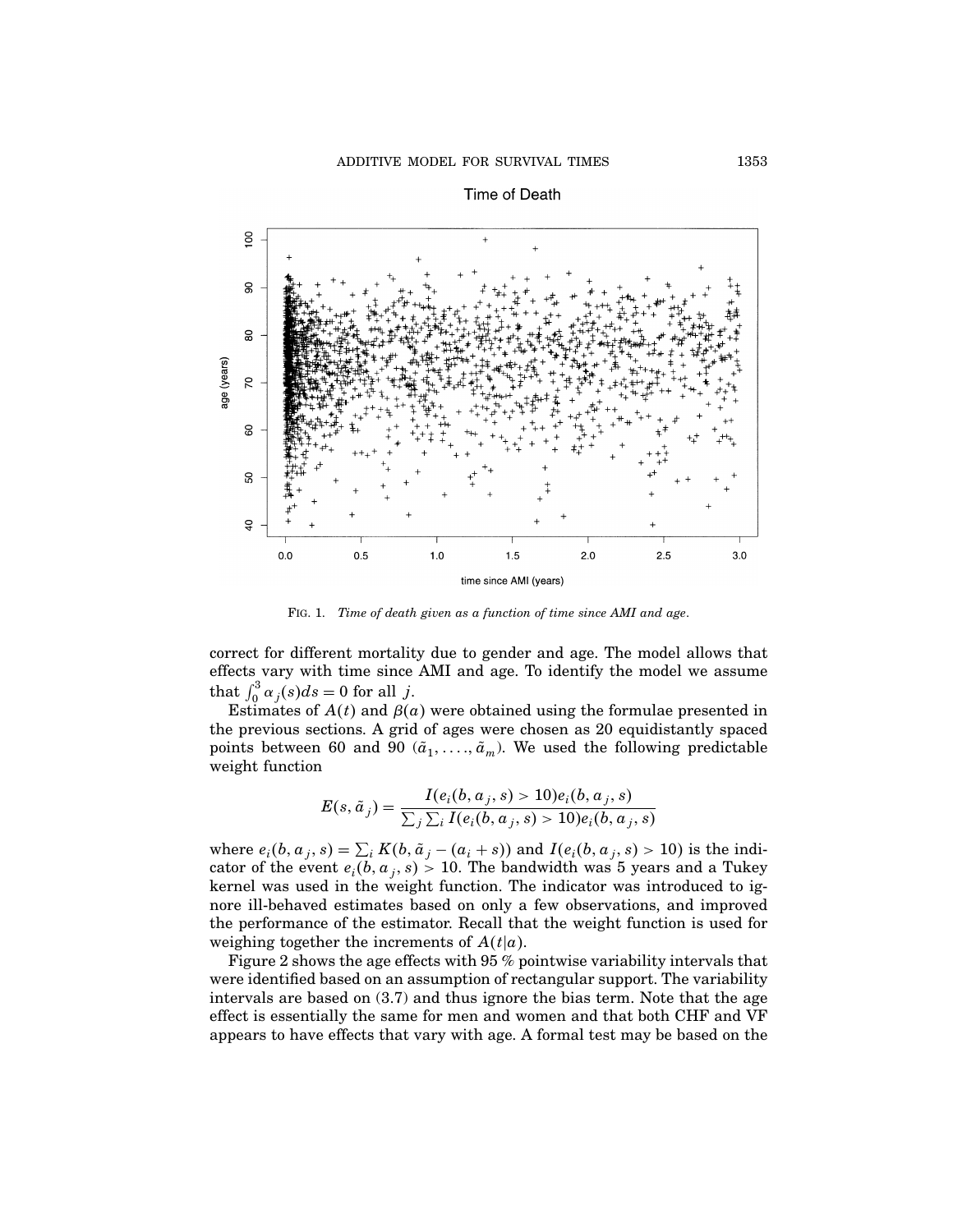



Fig. 2. Age-varying effects of covariates with 95% pointwise variability intervals.

joint asymptotic distribution of the cumulative effects but has not been carried out. Figure 3 shows the cumulative time-effects with 95 % pointwise confidence intervals. Note the strongly time-varying effect of VF on the time-scale time since AMI. The presence of VF results in a highly increased mortality the first couple of months and then the effect wears off. Note, that all cumulative estimators start and end at 0 due to the chosen solution of the identifiability problem. The effects of both VF and CHF are significantly time-varying and level off to constant non-significant levels after the first couple of months. A formal test may be based on the asymptotic description.

6. Extensions. Analysis of the semi-parametric submodel where some of the covariate effects do not vary with time can be carried out along the same lines. Note, that the second time-axis in principle could be any marker that is thought relevant for the subject matter, whereas it is used actively in the local estimating equations and in the martingale derivations of the proofs that we have one ordinary time-scale. In principle the local estimating equations may be extended to additional time-scales.

When some covariate has effects on both time-scales we suggested a simple procedure to separate the effects. Even when effects had to be separated we were able to obtain asymptotic results but further research is needed into this area.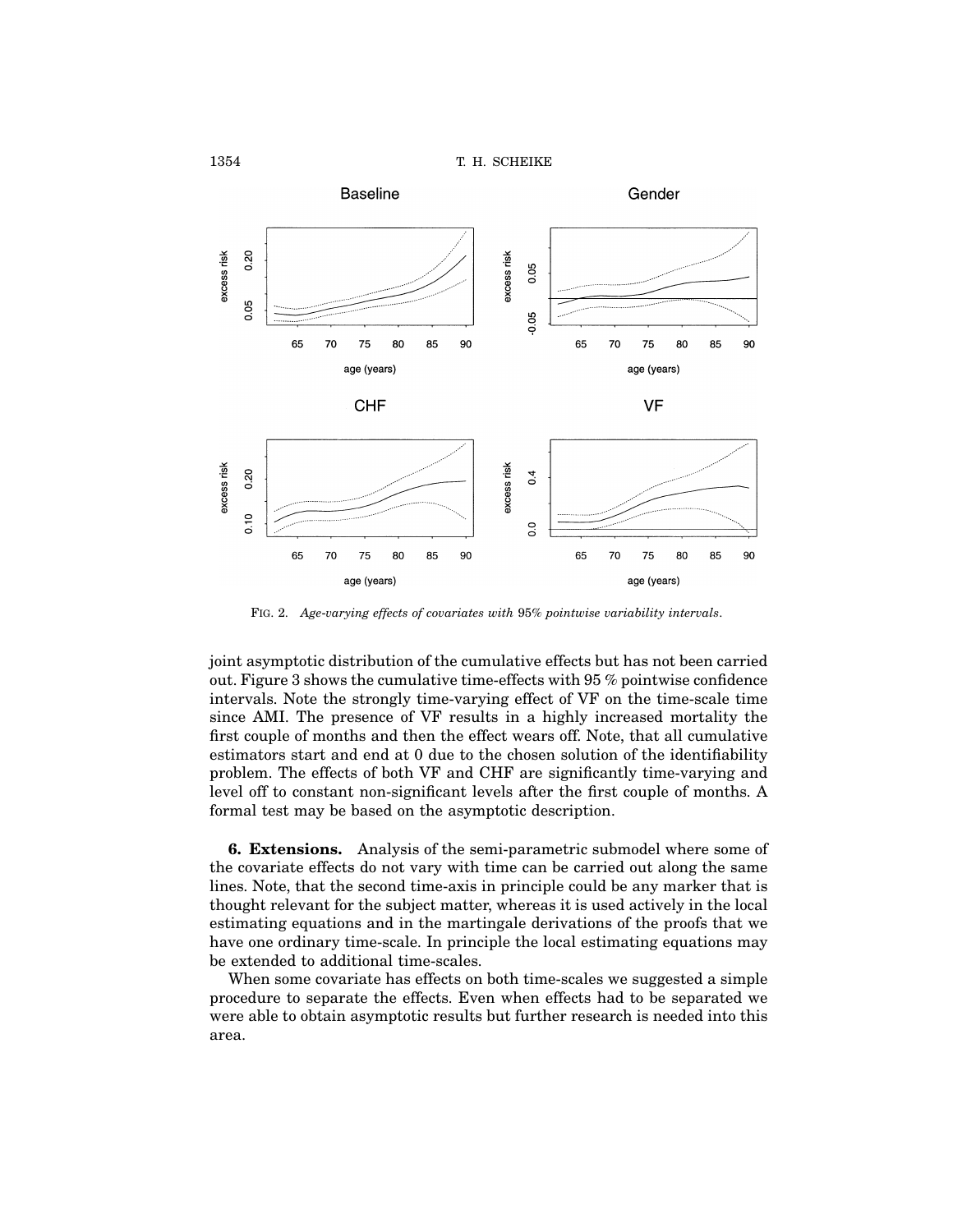ADDITIVE MODEL FOR SURVIVAL TIMES 1355



Fig. 3. Time-varying cumulative effects with 95% pointwise confidence intervals.

Following the arguments of Linton, Nielsen and Van de Geer (1999) the asymptotic description of the estimates based on the local estimating equations may be used as the starting point for a back-fitting algorithm based on the usual Aalen estimating equations. It is possible that such an estimator is efficient, but further research is needed to study this issue.

## APPENDIX

SKETCH OF PROOFS. The semi-parametric additive intensity model was studied by McKeague and Sasieni (1994), and the proofs for Proposition 1 resemble theirs. The proofs of McKeague and Sasieni (1994) use various techniques from McKeague (1988) and Huffer and McKeague (1991).

Recall

$$
M_1(t, a) = \int_0^t X^-(s, a) dM(s),
$$
  
\n
$$
M_2(t, a) = \int_0^t J(s, a) Z(s, a)^T H(s, a) dM(s),
$$
  
\n
$$
X^-(s, a) = (X(s)^T W_b(s, a) X(s))^{-1} X(s)^T W_b(s, a).
$$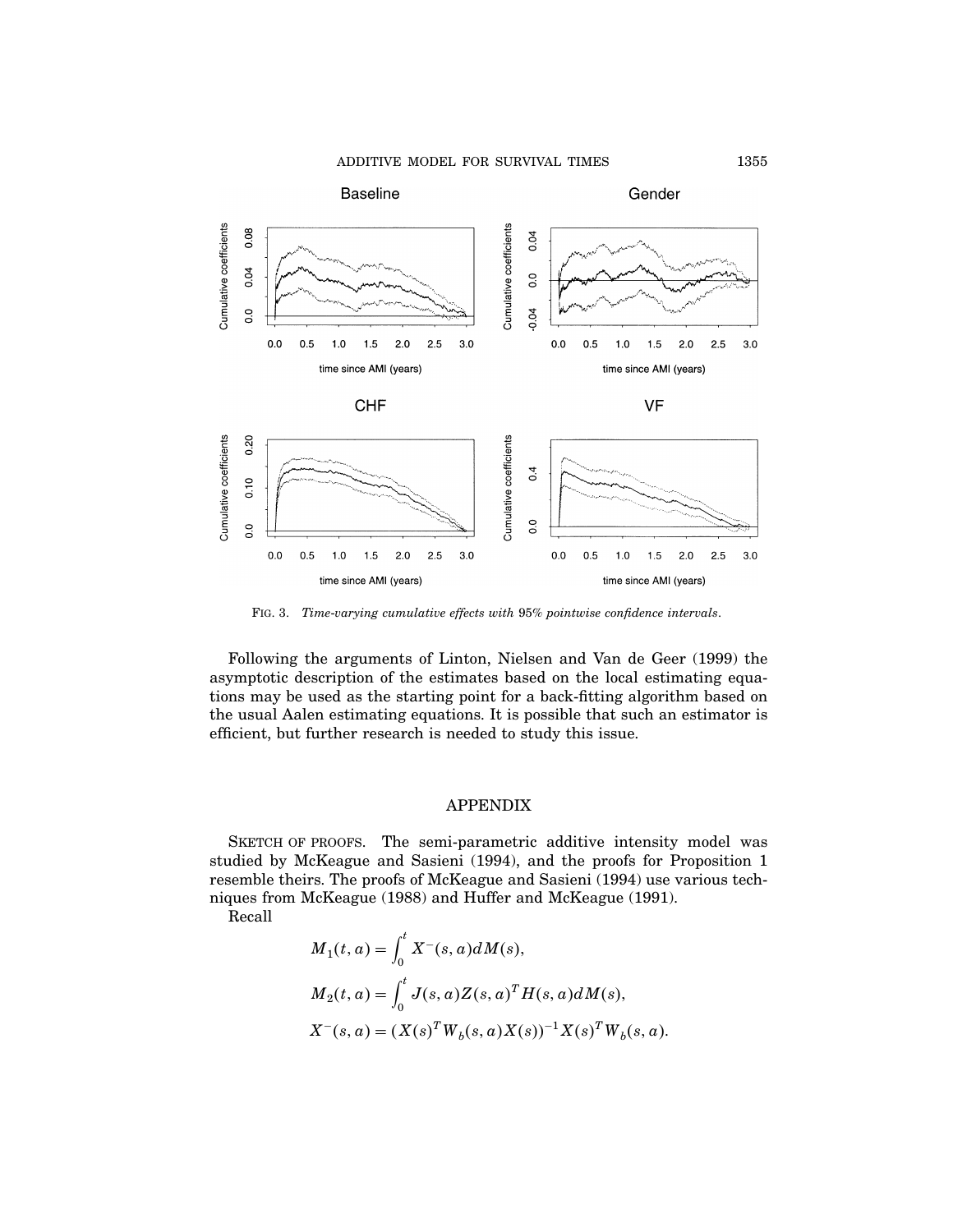PROOF OF PROPOSITION 1. For simplicity we take  $W$  as the identity matrix. A martingale expansion yields that

$$
\hat{\nu}(a) - \nu(a) = G(\tau, a)^{-1} M_2(t)
$$
  
+
$$
G(\tau, a)^{-1} \int_0^{\tau} J(s, a) Z(s, a)^T H(s, a) \Delta(t, a) \Delta(t, a) Z_L(s) \tilde{\beta}''(s) ds
$$
  
+
$$
\sigma_p(n^{-1/2})
$$

 $Z_L(t)$  is an  $n \times nq$  matrix and  $\tilde{\beta}''(s) = (\beta''(\alpha^*_{1,s})^T, \dots, \beta''(\alpha^*_{n,s})^T)^T$  such that the *i*'th element of  $Z_L(t)\tilde{\beta}(t)$  is  $Z_i(t)^T\beta''(a^*_{i,s})$  and  $a^*_{i,s}$  lies between  $s+a_i$  and  $a$  (note that this argument in reality is  $q$ -dimensional). The bias term is seen to be  $O(1)$  $b^2$  by using the fact that the second derivative is bounded on a compact set. The martingale term can be shown to converge in distribution if the predictable variation converges in probability, a Lindeberg condition is satisfied, and  $G(s, a)^{-1}$  converges in probability. To see that  $G(s, a)^{-1}$  converges in probability we note that with  $\mu_2(K) = \int u^2K(u)du$ ,

$$
(1/n)Z^T W_b Z = f(a - s)E(Z_i^T(s)Z_i(s)|a_i = a - s) + o_p(1),
$$
  

$$
(1/n)(\Delta Z)^T W_b Z = b^2 \mu_2(K)D_s(f(\cdot)E(Z_i^T(s)Z_i(s)|a_i = \cdot))(a - s) + o_p(b^2),
$$
  

$$
(1/n)(\Delta Z)^T W_b(\Delta Z) = b^2 \mu_2(K)f(a - s)E(Z_i^T(s)Z_i(s)|a_i = a - s) + o_p(b^2),
$$

uniformly in s by the law of large numbers combined with smoothness.  $D_s(g)$ is the derivative of  $g$  with respect to  $s$ . Similar expressions are obtained when X replaces Z in the above formulae. Based on these an asymptotic expression for the inverse of  $G(s, a)$  may be computed by using that for non-singular  $A$ ,

$$
A = \begin{pmatrix} A_{11} + o_p(1) & b^2 A_{12} + o_p(b^2) \\ b^2 A_{21} + o_p(b^2) & b^2 A_{22} + o_p(b^2) \end{pmatrix}
$$

the inverse can be written as

$$
A^{-1} = \begin{pmatrix} A_{11} A_{12} \\ \tilde{A}_{21} \tilde{A}_{22} \end{pmatrix}
$$
  
= 
$$
\begin{pmatrix} A_{11}^{-1} + b^2 A_{11}^{-1} A_{12} D^{-1} A_{21} A_{11}^{-1} + o_p(1) - A_{11}^{-1} A_{12} D^{-1} + o_p(1) \\ -D^{-1} A_{21} A_{11}^{-1} + o_p(1) & b^{-2} D^{-1} + o_p(b^{-2}) \end{pmatrix}
$$

where  $D = A_{22} - b^2 A_{21} A_{11}^{-1} A_{12}$ . It is seen that  $\tilde{A}_{11} = A_{11}^{-1} + o_p(1)$ ,  $\tilde{A}_{12} =$  $A_{11}^{-1}A_{12}A_{22}^{-1} + o_p(1)$ , and  $\tilde{A}_{22} = b^{-2}A_{22}^{-1} + o_p(b^{-2})$ .

It therefore follows that  $\beta(a) - \beta(a)$  is asymptotically equivalent to

$$
\left(\int_0^{\tau} J(s,a)Z(s)^T H(s,a)Z(s) ds\right)^{-1} \int_0^{\tau} J(s,a)Z(s)^T H(s,a) dM(s)
$$

The Lindeberg condition follows from the assumption of bounded covariates, and the predictable variation multiplied by  $nb$  equals

$$
(nb) \int_0^{\tau} J(s, a)Z(s)^{T}H(s, a) \text{diag}(\lambda_i(t))(Z(s)^{T}H(s, a))^{T} \overset{\text{p}}{\rightarrow} \Sigma
$$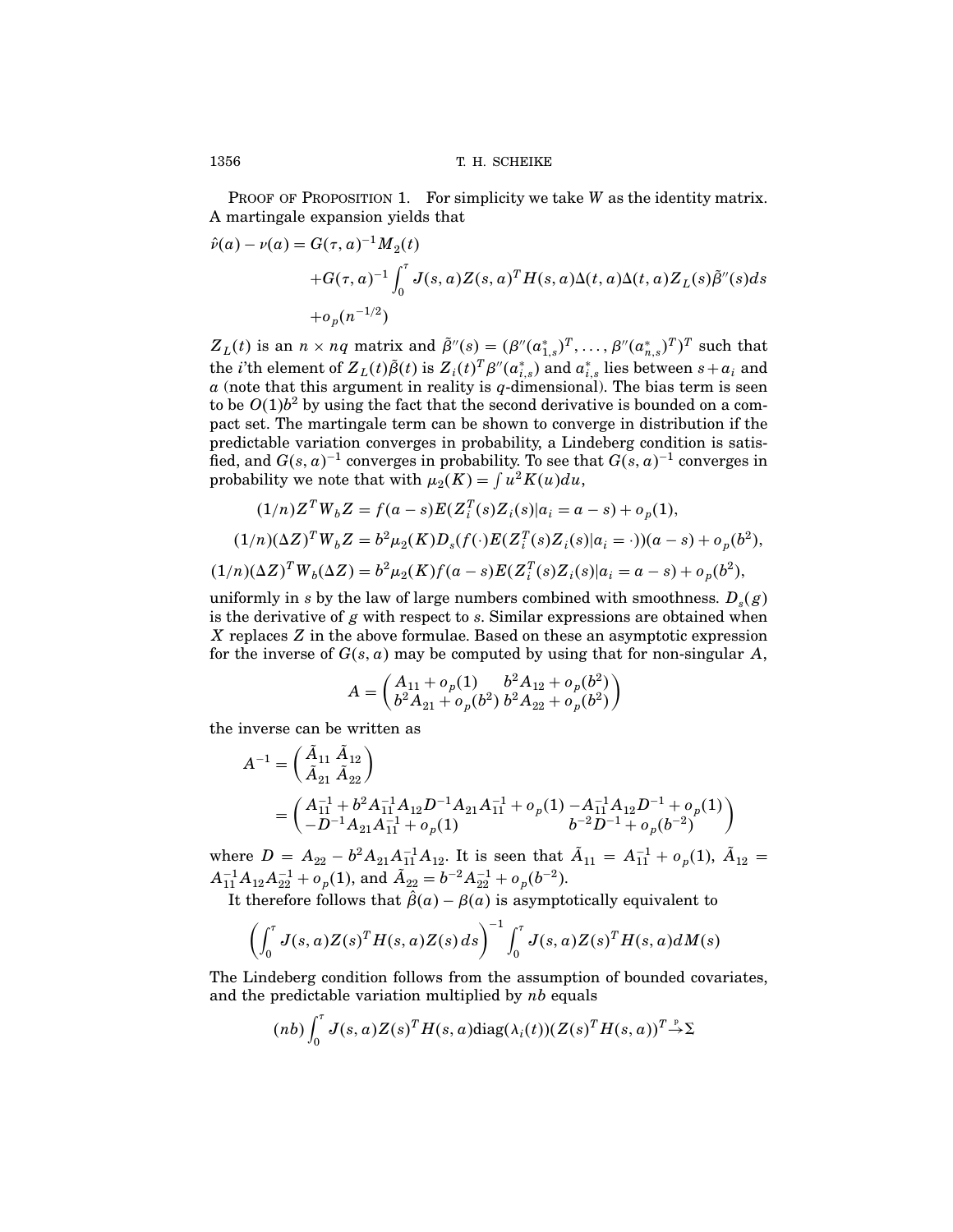where the convergence follows as above.

Similarly,

$$
\hat{A}(t|a) - A(t|a) = \int_0^t (1 - J(s, a))\alpha(s)ds + M_1(t)
$$
  
\n
$$
- \int_0^t X(s, a)^{-} Z(s, a)(\hat{\nu}(a) - \nu(a))ds
$$
  
\n
$$
- \int_0^t X(s, a)^{-} \Delta(t, a)\Delta(t, a)Z_L(s)\tilde{\beta}''(s)ds
$$
  
\n
$$
= M_1(t) - \int_0^t X(s, a)^{-} Z(s, a)(\hat{\nu}(a)
$$
  
\n
$$
- \nu(a))ds + O_p(1)b^2 + o_p(n^{-1/2})
$$
  
\n
$$
= M_1(t) - C_1(t, a)G(\tau, a)^{-1} \int_0^{\tau} J(s, a)Z(s, a)^{T}H(s, a)dM(s)
$$
  
\n
$$
+ O_p(1)b^2 + o_p(n^{-1/2})
$$

where  $C_1(t, a) = \int_0^t X(s, a)^{-} Z(s, a) ds$ . It follows that  $C_1(t, a)G(\tau, a)^{-1}$  converges in probability toward a limit  $c(t, a)$ . The bias term is bounded by  $O(1) b<sup>2</sup>$ . The martingale term is seen to converge as above, and combined with the martingale expansion for  $(\hat{v}(a) - v(a))$ , Proposition 1 follows.  $\Box$ 

PROOF OF PROPOSITION 2.

$$
\int_{\tau_a}^d (\hat{\beta}(a) - \beta(a))da = \int_0^{\tau} \int_{\tau_a}^d e_1 G(\tau, a)^{-1} J(s, a) Z(s, a)^T
$$

$$
\times H(s, a) da dM(s) + O(1)b^2
$$

$$
= \int_0^{\tau} L(s, d) dM(s) + O(1)b^2
$$

where  $L(s, d) = \int_{\tau_a}^d e_1 G(\tau, a)^{-1} J(s, a) Z(s, a)^T H(s, a) da$ . Again, an asymptotically equivalent expression is given by replacing  $Z(s, a)$  by  $Z(s)$  in the formula and omitting  $e_1$ . For simplicity we consider this asymptotically equivalent expression in the remainder of the proof. Let  $g(\tau, a) = \lim_{p} (\text{ne}_1 G(\tau, a)^{-1})$ and define the predictable  $\tilde{L}(s, d) = \int_{\tau_a}^d g(\tau, a) J(s, a) Z(s)^T H(s, a) da$ . The finite dimensional convergence follows from Martingale convergence, if the non-predictable L process can be replaced by a predictable version. Considering the one-dimensional case. We want that  $n^{-1/2} \sup |\int_0^{\tau} (nL(s, d) \tilde{L}(s, d))dM(s)| \rightarrow 0$ . The difference can be written as  $n^{-1/2} \sum_{i} \int \delta_i dM_i$  where subscript *i* refers to the *i*th element of the vectors and  $\delta_i = (L_i - L_i)$ . Now,  $\delta_i$  is a sum of two terms  $d_{i,1} = \int (e_1 n G(\tau, a)^{-1} - g(\tau, a)) J(s, a) K(b, a - (a_i + a_i))$  $s) da Z_i(s)^T$  and  $d_{i,2} = \int (e_1 n G(\tau, a)^{-1} - g(\tau, a)) J(s, a) K(b, a (a_i + s))Z(s)<sup>T</sup>W<sub>b</sub>(s, a)X(s)(X(s)<sup>T</sup>W<sub>b</sub>(s, a)X(s))<sup>-1</sup>da X<sub>i</sub>(s)<sup>T</sup>. Considering the$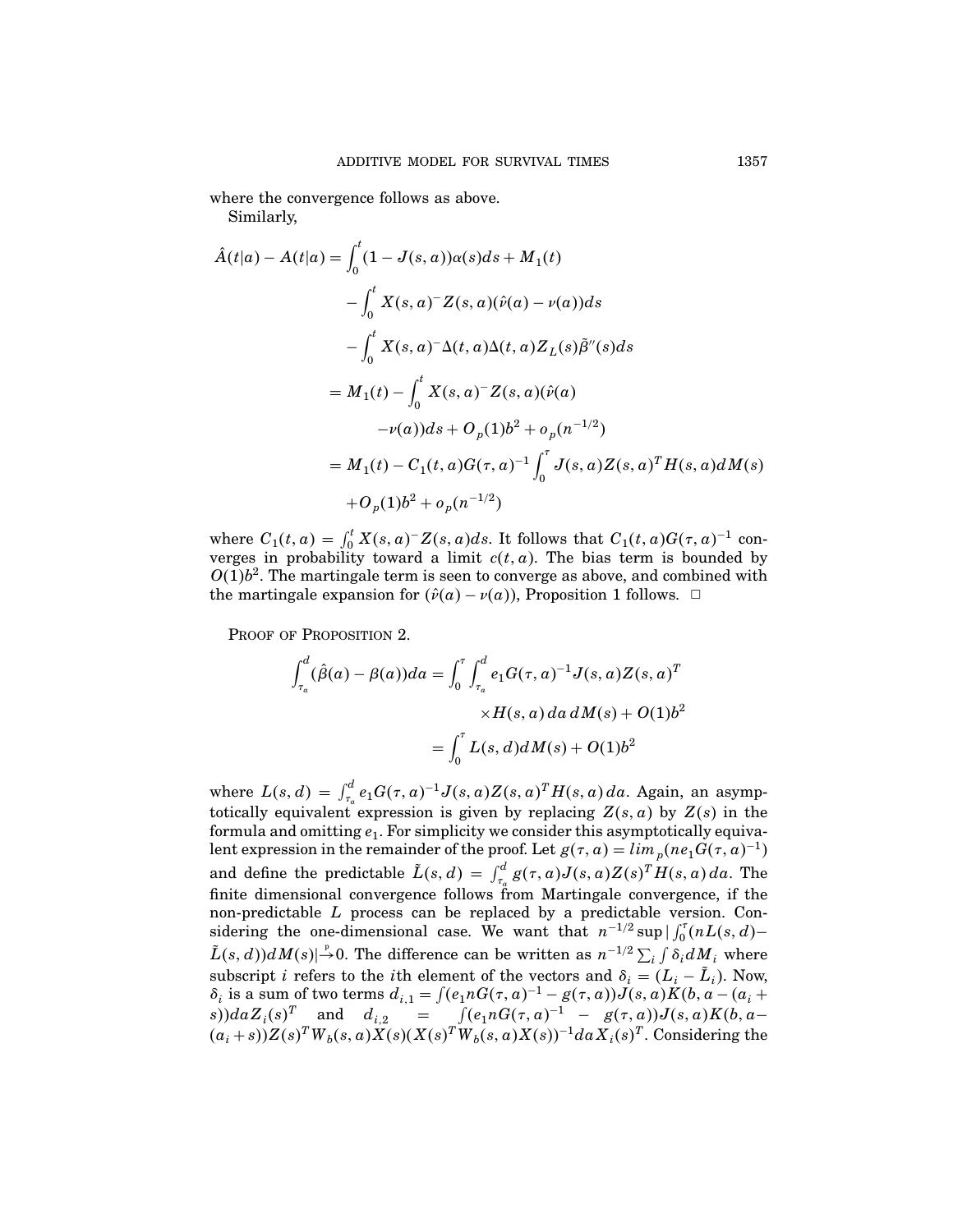first term it can be written as

$$
\left| \sum_{i} n^{-1/2} \int_{0}^{\tau} \int (n e_{1} G(\tau, a)^{-1} - g(a)) K(b, a - (a_{i} + s)) da Z_{i}(s) dM_{i}(s) \right|
$$
  
\n
$$
\leq \sum_{i} n^{-1/2} \int \left| (n e_{1} G(\tau, a)^{-1} - g(a)) \int_{0}^{\tau} K(b, a - (a_{i} + s)) Z_{i}(s) dM_{i}(s) \right| da
$$
  
\n
$$
\leq \sup_{a} \left| (n e_{1} G(\tau, a)^{-1} - g(a)) \right| (\tau_{b} - \tau_{a})
$$
  
\n
$$
\times \sup_{a} \left| n^{-1/2} \sum_{i} \int_{0}^{\tau} K(b, a - (a_{i} + s)) Z_{i}(s) dM_{i}(s) \right|.
$$

The last martingale term is seen to be bounded in probability when multiplied by b. The term therefore converges to 0 because of the rate of the first term. Similarly it is seen that the second term converges to 0 in probability. Therefore it follows that L can be replaced by a predictable approximation,  $\tilde{L}$ , that can be studied by the martingale convergence theorem. A different approach for solving this predictability problem was described in Nielsen (1999).

To prove tightness one may show the moment condition  $nE(\int_{d_1}^{d_2}(\hat{\beta}(a) \beta(a))da$ <sup>2</sup>  $\leq C|d_1-d_2|^2$ , and consider only the one dimensional case. To avoid difficulties with the inverse of  $(X^T W_b X)$  being to large when computing the mean we work with a bounded version of this inverse as in McKeague (1988), and show as in McKeague that this substitution of the inverse gives the same asymptotics. Using the martingale expression we find that

$$
nE\left(\int_{d_1}^{d_2} (\hat{\beta}(a) - \beta(a))da\right)^2
$$
  
=  $\frac{1}{n}E\int_0^{\tau} (\tilde{L}(t, d_1) - \tilde{L}(t, d_2)) diag(\lambda_i(t) dt)(\tilde{L}(t, d_1) - \tilde{L}(t, d_2))^T$ 

and since covariates and intensities are bounded it suffices to show that

$$
\frac{1}{n}\sum_{i}(\tilde{L}_{i}(t, d_{1}) - \tilde{L}_{i}(t, d_{2}))^{2} \leq C_{1}|d_{1} - d_{2}|^{2} \sup_{a} |g(\tau, a)|
$$
  

$$
\leq C|d_{1} - d_{2}|^{2}
$$

where  $L_i(t, d_1)$  is the *i*th element of  $L(t, d_1)$  and where the last inequality follows if  $g(\tau, a)$  is continuous.

Now, turning to  $A(t)$ 

$$
\hat{A}(t) - \int_0^t \alpha(s)ds = \int_0^t \int_{\tau_a}^{\tau_b} X(s, a)^{-} E(s, a) da dM(s)
$$

$$
- \int_0^t \int_{\tau_a}^{\tau_b} X(s, a)^{-} Z(s, a)(\hat{\nu}(a) - \nu(a)) E(s, a) da ds
$$

$$
+ O(1)b^2 + o_p(n^{-1/2})
$$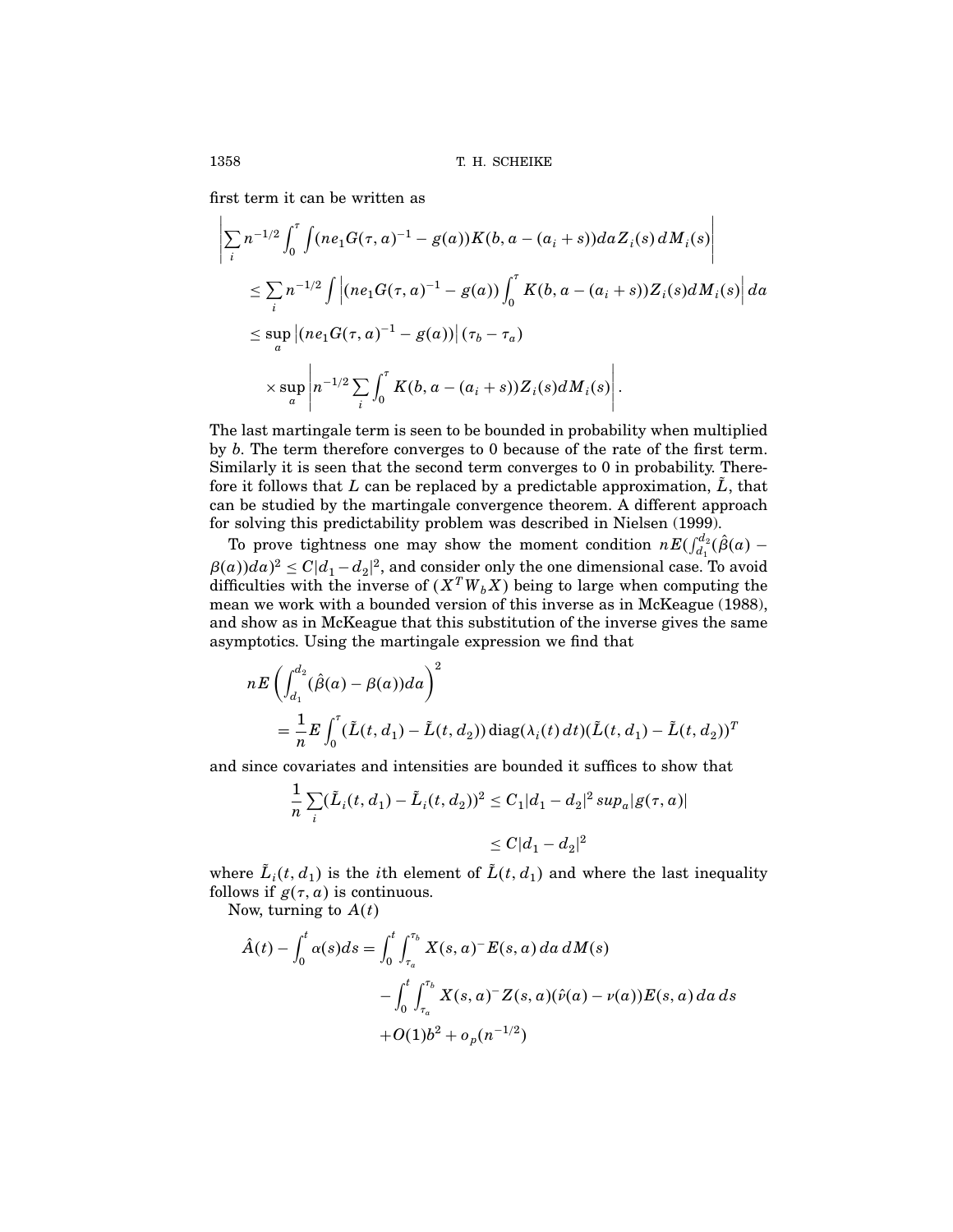The last term is equal to

$$
\int_0^t \int_{\tau_a}^{\tau_b} X(s, a)^{-} Z(s, a) G(\tau, a)^{-1} \int_0^{\tau} J(u, a) Z(u, a)^{T}
$$
  
\n
$$
H(u, a) dM(u) E(s, a) da ds
$$
  
\n
$$
= \int_0^{\tau} \left( \int_0^t \int_{\tau_a}^{\tau_b} X(s, a)^{-} Z(s, a) G(\tau, a)^{-1} J(u, a) Z(u, a)^{T} \right) \times H(u, a) E(s, a) da ds \right) dM(u)
$$

Its asymptotic properties are described by the Martingale convergence theorem if the non-predictable integrands can be replaced by predictable approximations. So is suffices to show a Lindeberg condition and that the predictable variation converges in distribution when multiplied by  $n$ . That the nonpredictable process  $Q_2(s, t)$  can be replaced by a predictable version follows as before be replacing  $C_1(\tau, a)G(\tau, a)^{-1}$  by its limit in probability  $c_1(\tau, a)g(\tau, a)^{-1}$ .  $\Box$ 

Acknowledgments. I am grateful to the TRACE study group for letting me use their data. I would also like to thank two referees and an Associate Editor for their helpful comments.

#### REFERENCES

- AALEN, O. O. (1980). A model for non-parametric regression analysis of counting processes. Lecture Notes in Statist. 2 1–25. Springer, New York.
- AALEN, O. O. (1989). A linear regression model for the analysis of life times. Statistics in Medicine 8 907–925.
- Aalen, O. O. (1993). Further results on the non-parametric linear regression model in survival analysis. Statistics in Medicine 12 1569–1588.
- ANDERSEN, P. K., BORGAN, Ø., GILL, R. D. and KEIDING, N. (1993). Statistical Models Based on Counting Processes. Springer, New York.
- HASTIE, T. and TIBSHIRANI, R. (1986). Generalized additive models. J. Amer. Statist. Assoc. 81 297–318.
- HASTIE, T. and TIBSHIRANI, R. (1993). Varying-coefficient models. J. Roy. Statist. Soc. Ser. B 55 757–796.
- HUANG, J. (1999). Efficient estimation of the partly linear additive Cox model. Ann. Statist. 27 1536–1563.
- Huffer, F. W. and McKeague, I. W. (1991). Weighted least squares estimation for Aalen's additive risk model. J. Amer. Statist. Assoc. 86 114–129.
- KEIDING, N. (1991). Age-specific incidence and prevalence: A statistical perspective (with discussion). J. Roy. Statist. Soc. Ser. A 154 371–396.
- KOOPERBERG, C., STONE, C. and TRUONG, Y. (1991). The L2 rate of convergence for hazard regression. Scand. J. Statist. 22 143–158.
- LI, G. and Doss, H. (1995). An approach to nonparametric regression for life history data using local linear fitting. Ann. Statist. 23 787–823.
- LINTON, O., NIELSEN, J. P. and VAN DE GEER, S. (1999). Estimating multiplicative and additive marker dependent hazard functions by backfitting with the assistance of marginal integration. Technical Report 7, Dept. Statistics, Univ. Copenhagen.
- McKeague, I. W. (1988). Asymptotic theory for weighted least squares estimators in Aalen's additive risk model. Contemp. Math. 80 139–152.